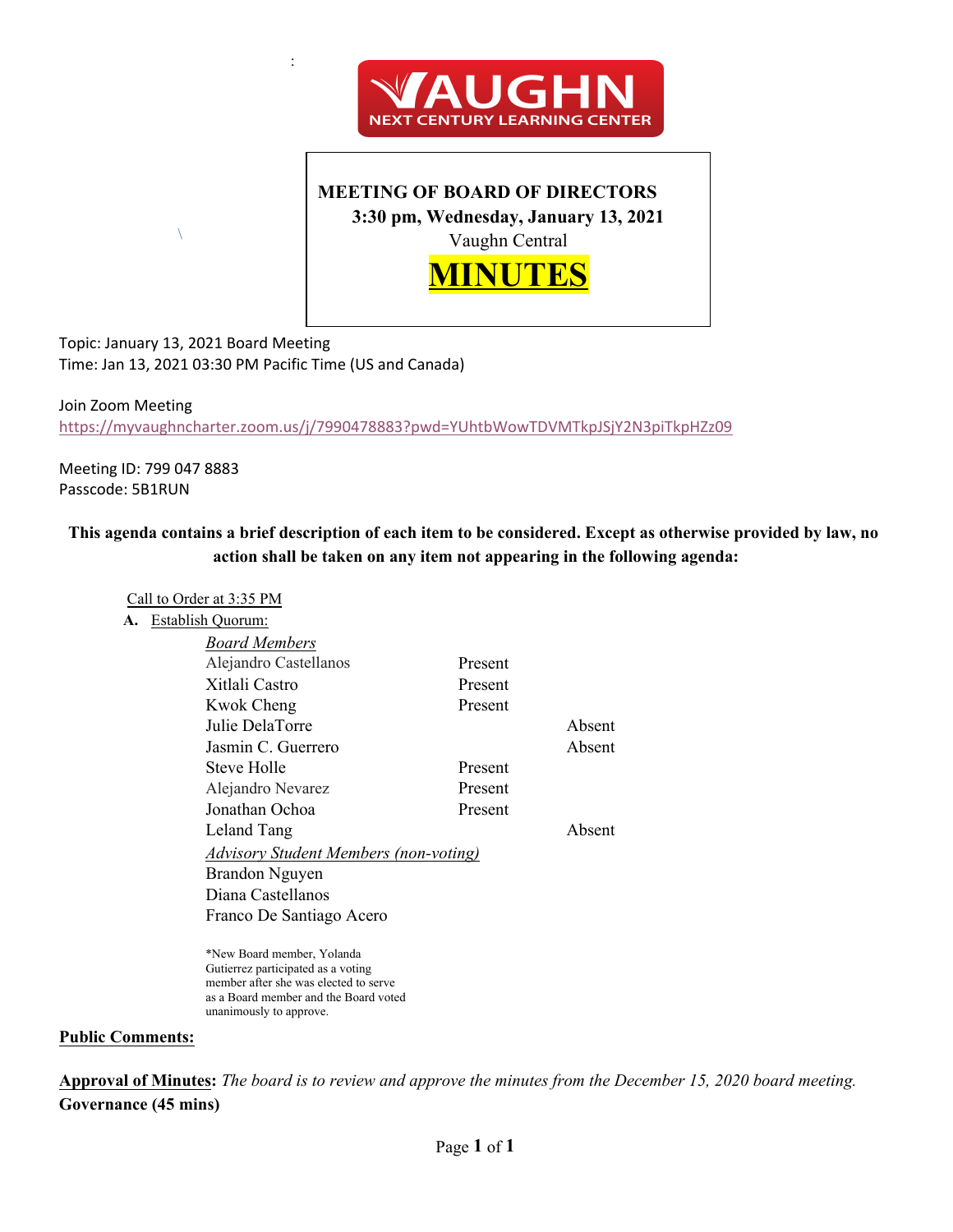**Board member, K.Y. made a motion to approve the minutes from. Board member, Nevarez seconded. The motion.** 

| G <sub>1</sub> | <b>Board Member Election - The Board will elect new Vaughn Board</b><br>members nominated by the Board's Nomination Committee and<br>recommended by all three Policy Committees.<br>Board member, Jonathan Ochoa made a motion to elect new<br>Vaughn Board member, Yolanda Gutierrez, nominated by the<br>Board's Nomination Committee and recommended by all three<br>Policy Committees. Board member, Xitlali Castro seconded the<br>motion. Roll call taken, motion passed unanimously. | <b>Action</b> Item | <b>Tally Count</b><br>Ye/Ne<br>$6-0$ |  |
|----------------|---------------------------------------------------------------------------------------------------------------------------------------------------------------------------------------------------------------------------------------------------------------------------------------------------------------------------------------------------------------------------------------------------------------------------------------------------------------------------------------------|--------------------|--------------------------------------|--|
| G2             | <b>Chief Executive Officer Evaluation-</b> The Board will discuss and<br>complete the 2020-2021, first semester evaluation for Chief<br>Executive Officer, Mr. Fidel Ramirez.<br>Board went into closed session at 5:25 pm.<br>Board came out of closed session at 7:16 pm.                                                                                                                                                                                                                 | <b>Action Item</b> |                                      |  |

# **Business and Operations ( 60 mins)**

| B1 | Fiscal Matter-Selection of the 2019-2020 Audit Committee. A<br>committee of Board Directed will be appointed by the Board to<br>assist in monitoring $(1)$ the integrity of the financial statements, $(2)$<br>compliance with the CDE, (3) qualifications, independence and<br>independent auditors, and Vaughn NCLC's internal controls and<br>financial reporting processes.<br>Recommendation made to change the name from Audit Committee<br>to Financial committee.<br>Board members, Yolanda Gutierrez and K.Y. Cheng indicated<br>interest.<br>Board member, Xitlali Castro made a motion to appoint Yolanda<br>Gutierrez and K.Y. Cheng to the Financial committee to assist in<br>monitoring $(1)$ the integrity of the financial statements, $(2)$<br>compliance with the CDE, (3) qualifications, independence and<br>independent auditors, and Vaughn NCLC's internal controls and<br>financial reporting processes. Board member, Alejandro Nevarez<br>seconded the motion. Roll call taken. Motion passed. | <b>Action Item</b>    | $6-0$ |  |
|----|---------------------------------------------------------------------------------------------------------------------------------------------------------------------------------------------------------------------------------------------------------------------------------------------------------------------------------------------------------------------------------------------------------------------------------------------------------------------------------------------------------------------------------------------------------------------------------------------------------------------------------------------------------------------------------------------------------------------------------------------------------------------------------------------------------------------------------------------------------------------------------------------------------------------------------------------------------------------------------------------------------------------------|-----------------------|-------|--|
| B2 | Fiscal Matter, 2021-2022 Budget Development- The Board will<br>discuss the Governor's proposed budget and direct staff to conduct<br>fiscal analysis and impact. The Board will also direct Policy                                                                                                                                                                                                                                                                                                                                                                                                                                                                                                                                                                                                                                                                                                                                                                                                                        | Informational<br>Item |       |  |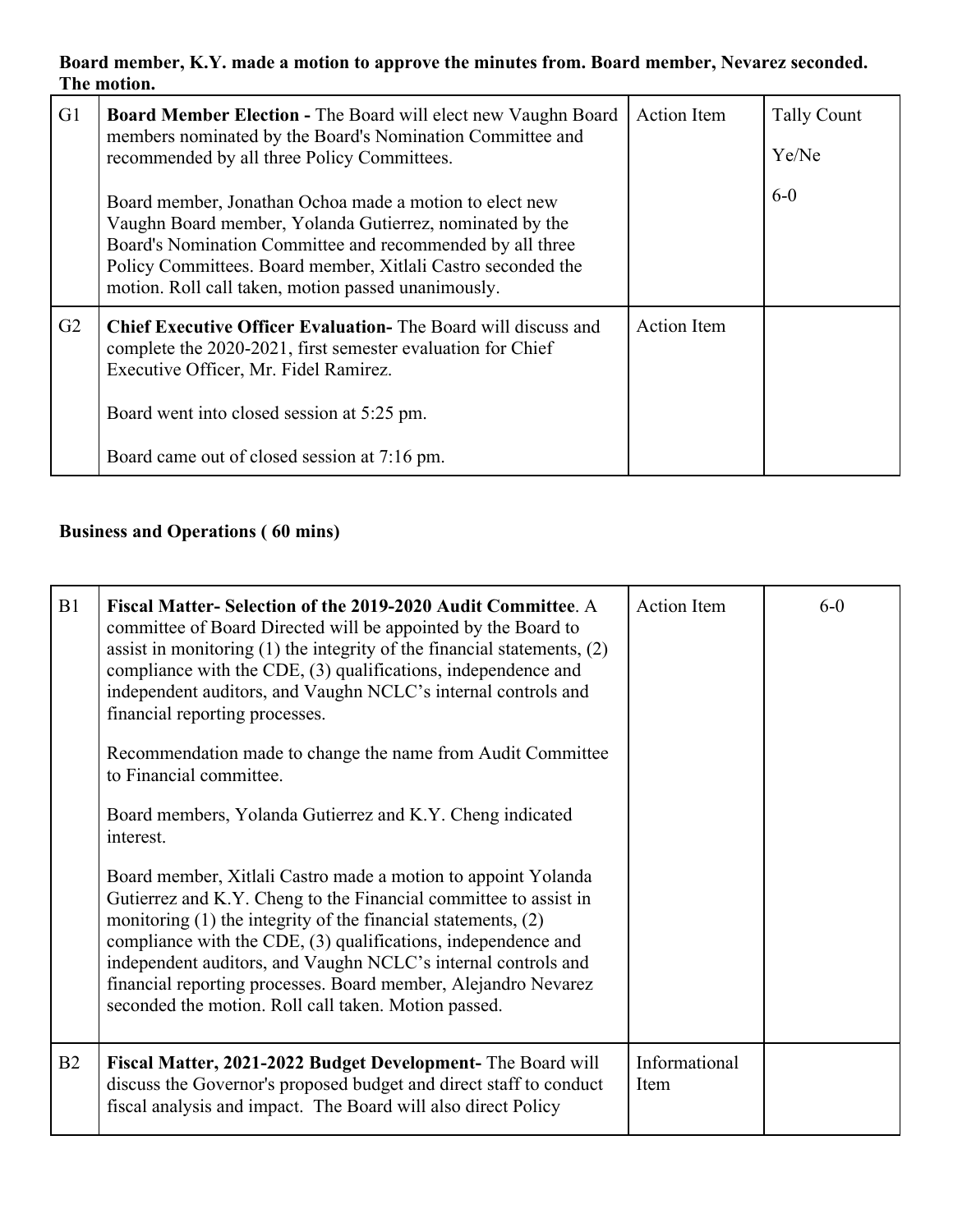|                | committees to begin compiling needs assessment requests from<br>stakeholders.                                                                                                                                                                                                                                                                                                                                                                                                                                                                                                                                                                                                                                                                                               |                    |       |
|----------------|-----------------------------------------------------------------------------------------------------------------------------------------------------------------------------------------------------------------------------------------------------------------------------------------------------------------------------------------------------------------------------------------------------------------------------------------------------------------------------------------------------------------------------------------------------------------------------------------------------------------------------------------------------------------------------------------------------------------------------------------------------------------------------|--------------------|-------|
| B <sub>3</sub> | Fiscal Matter, Bank Change and Signatory Update- The Board<br>will approve the establishment of bank account(s) at Cathay Bank.<br>The Board will approve signatories for the account. These<br>individuals are authorized to transact business on behalf of Vaughn<br>NCLC. The Board will vote on approving a \$50,000 signatory<br>threshold.<br>Board member, Jonathan Ochoa made a motion to approve the<br>establishment of bank account(s) at Cathay Bank with Fidel<br>Ramirez, Heather Yoshioka, Sadie Edemann, & Ivette Garcia as<br>signatories for the account with a \$50,000 threshold. These<br>individuals are authorized to transact business on behalf of Vaughn<br>NCLC. Board member, K.Y Cheng seconded the motion. Roll call<br>taken. Motion passed. | <b>Action Item</b> | $6-0$ |
| <b>B4</b>      | Request for Approval of Agreement SY 2021-22 with Super Co-                                                                                                                                                                                                                                                                                                                                                                                                                                                                                                                                                                                                                                                                                                                 | Action Item        | $6-0$ |

| <b>B4</b> | Request for Approval of Agreement SY 2021-22 with Super Co-<br>Op for Commodity Management and Related Services for the<br>21/22 Fiscal Year- The Board will discuss and act on approval of<br>the authorization to continue the Agreement SY2021-22 with Super<br>$Co-Op.$ | <b>Action</b> Item | $6-0$ |
|-----------|-----------------------------------------------------------------------------------------------------------------------------------------------------------------------------------------------------------------------------------------------------------------------------|--------------------|-------|
|           | Board member, Xitlali Castro made a motion to approve the<br>authorization to continue the Agreement SY2021-22 with Super Co-<br>Op. Board member, K.Y Cheng seconded the motion. Roll Call<br>taken. Motion passed.                                                        |                    |       |

# **Curriculum and Instruction (20 minutes)**

|                | <b>School Reopening Update-</b> The Board will receive the latest<br>developments on the school reopening plans.                                                                    | Informational<br>Item |  |
|----------------|-------------------------------------------------------------------------------------------------------------------------------------------------------------------------------------|-----------------------|--|
| C <sub>2</sub> | Vaughn Cyber Security Update- The Board will receive<br>information regarding the security measures we currently have in<br>place and what measures we are working on implementing. | Informational<br>Item |  |

### **Partnership and School Site Council (5 minutes)**